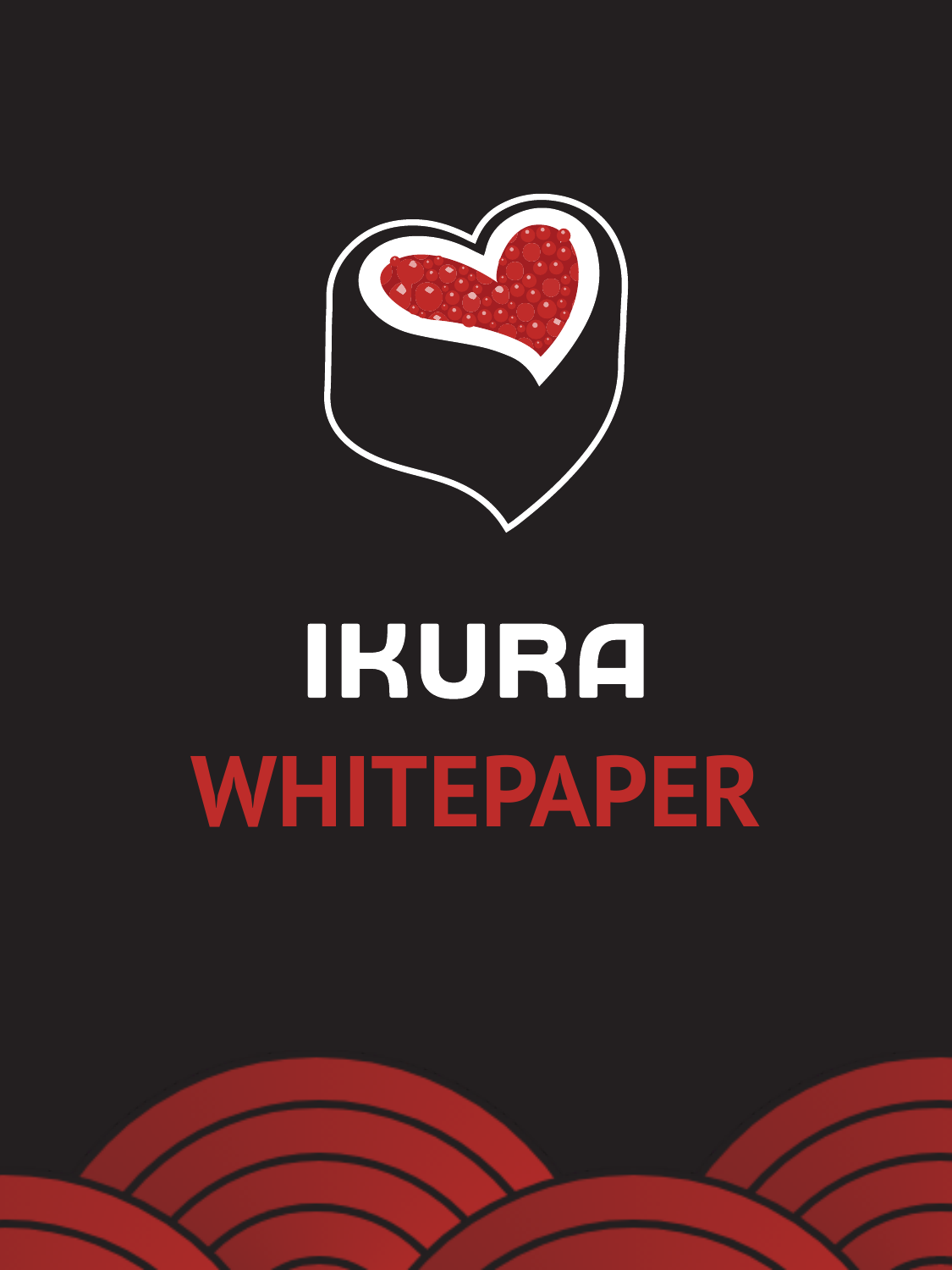0x40d2f81bd135b5282cb2aa18f19cf7098079d012

## Ikura Whitepaper

## **Updated October 2021**

## WHAT IS IKURA?

Ikura is the ultimate DEX aggregation analytics service for the Harmony ecosystem. The Ikura platform allows investors of any sort to identify trends and understand the optimum moments when to buy or sell to maximise their returns. The platform enables simultaneous analysis of multiple DEXs providing real time data to support and execute educated trading decisions.

## WHAT IS A DEX?

A DEX is a Decentralised Exchange that allows non-custodial trading of cryptocurrencies and tokens without the need for permission. DEX users do not have to reveal personal information, relinquish their private keys, or give up control of their assets to trade, unlike users on centralised exchanges like Coinbase, Binance, Kraken etc. While centralised exchanges use conventional order books (based on the bid-ask spread) to value trades, DEXs use an Automated Market Maker (AMM) that values trades using an algorithm.

Ikura is a DEX aggregation service that allows anyone to find a token within the Harmony blockchain and ensure that the user can make informed decisions with accurate, transparent and real time data. Ikura provides a simple, fast and easy solution to identify opportunities across all the major DEXs on Harmony.

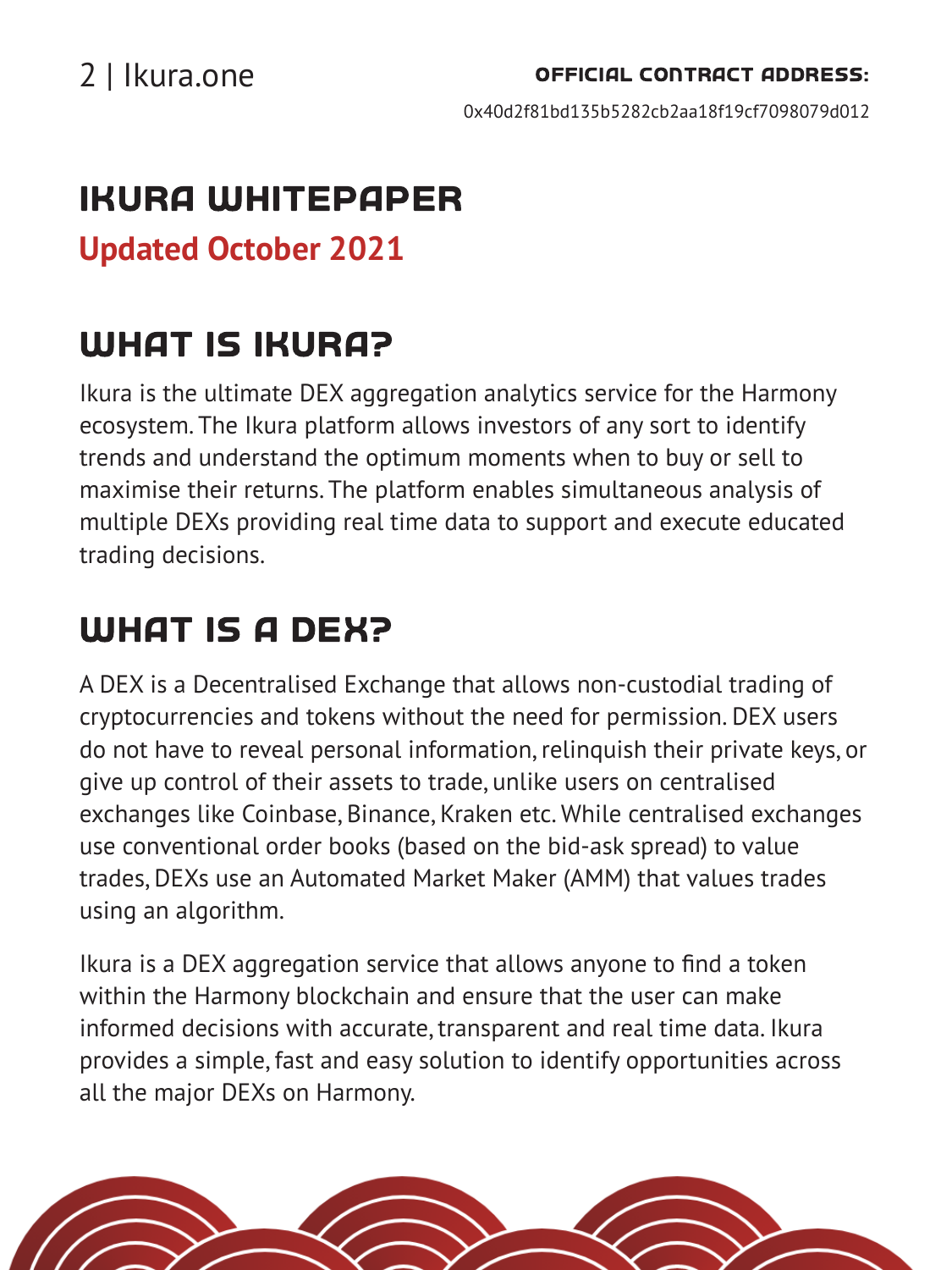0x40d2f81bd135b5282cb2aa18f19cf7098079d012

## WHAT IS THE HARMONY BLOCKCHAIN? **Page 4**

WHAT IS AN AMM?

### **Page 5**

**TOKENOMICS Page 5**

WHY IS IKURA DIFFERENT? **Page 6**

**ROADMAP** 

**Page 7**

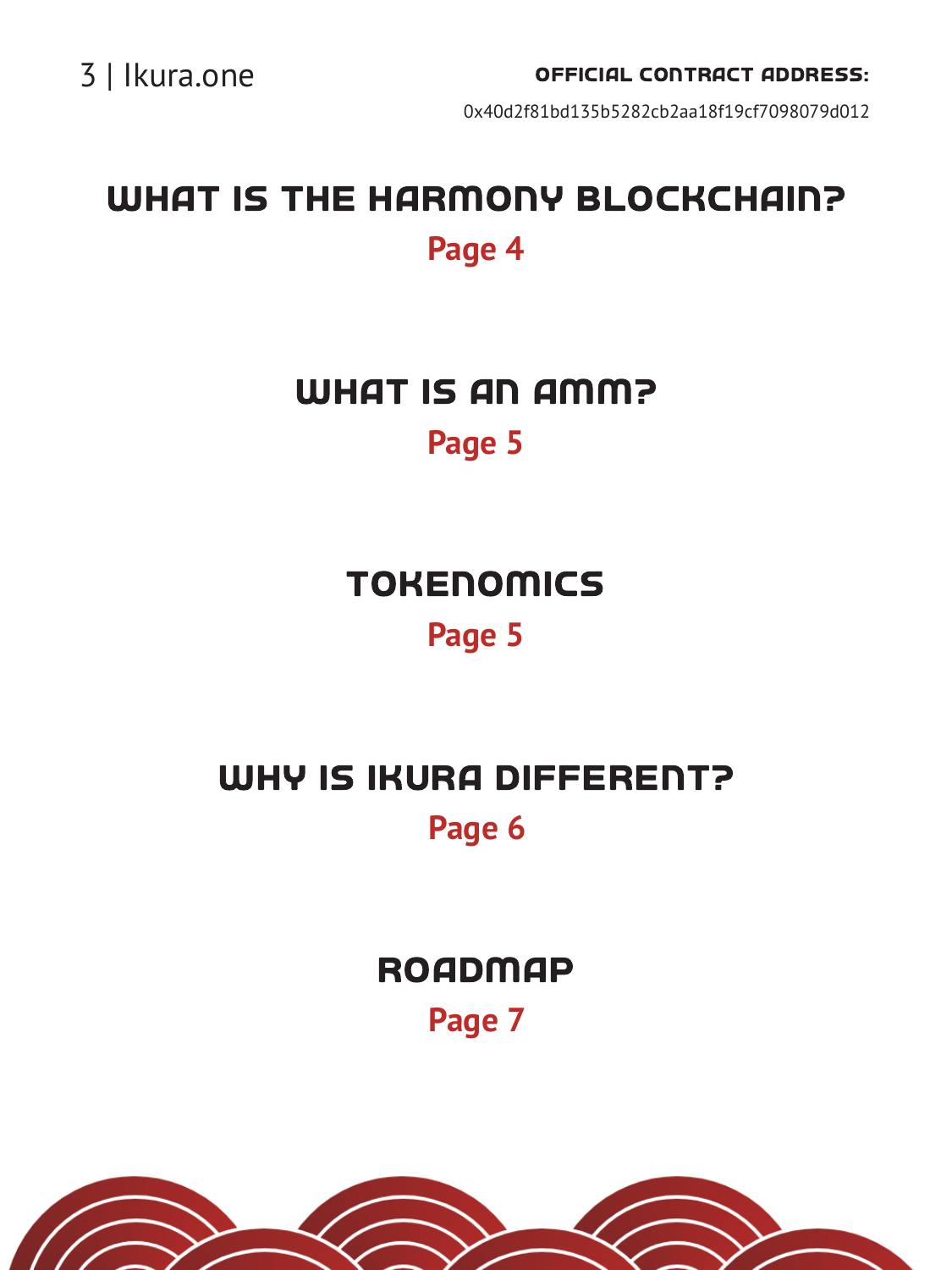4 | Ikura.one

#### Official Contract Address:

0x40d2f81bd135b5282cb2aa18f19cf7098079d012

## THE BLOCKCHAIN trilemma



## WHAT IS THE HARMONY BLOCKCHAIN?

Launched as part of the initial exchange offering (IEO) on the Binance Launchpad in May 2019, Harmony (ONE) is a decentralised blockchain platform designed as a bridge between scalability and decentralisation efforts. Harmony (ONE) is a 3rd generation, EVM compatible chain that benefits from 2-second transaction finality and gas fees that are 1/10,000TH of a cent. Harmony solves the blockchain trilemma by ensuring that decentralisation, scalability and security is not compromised. This is achieved by having a fully scalable architecture and networking infrastructure, secure random sharding, efficient and fast consensus and finally asynchronous cross-shard transactions.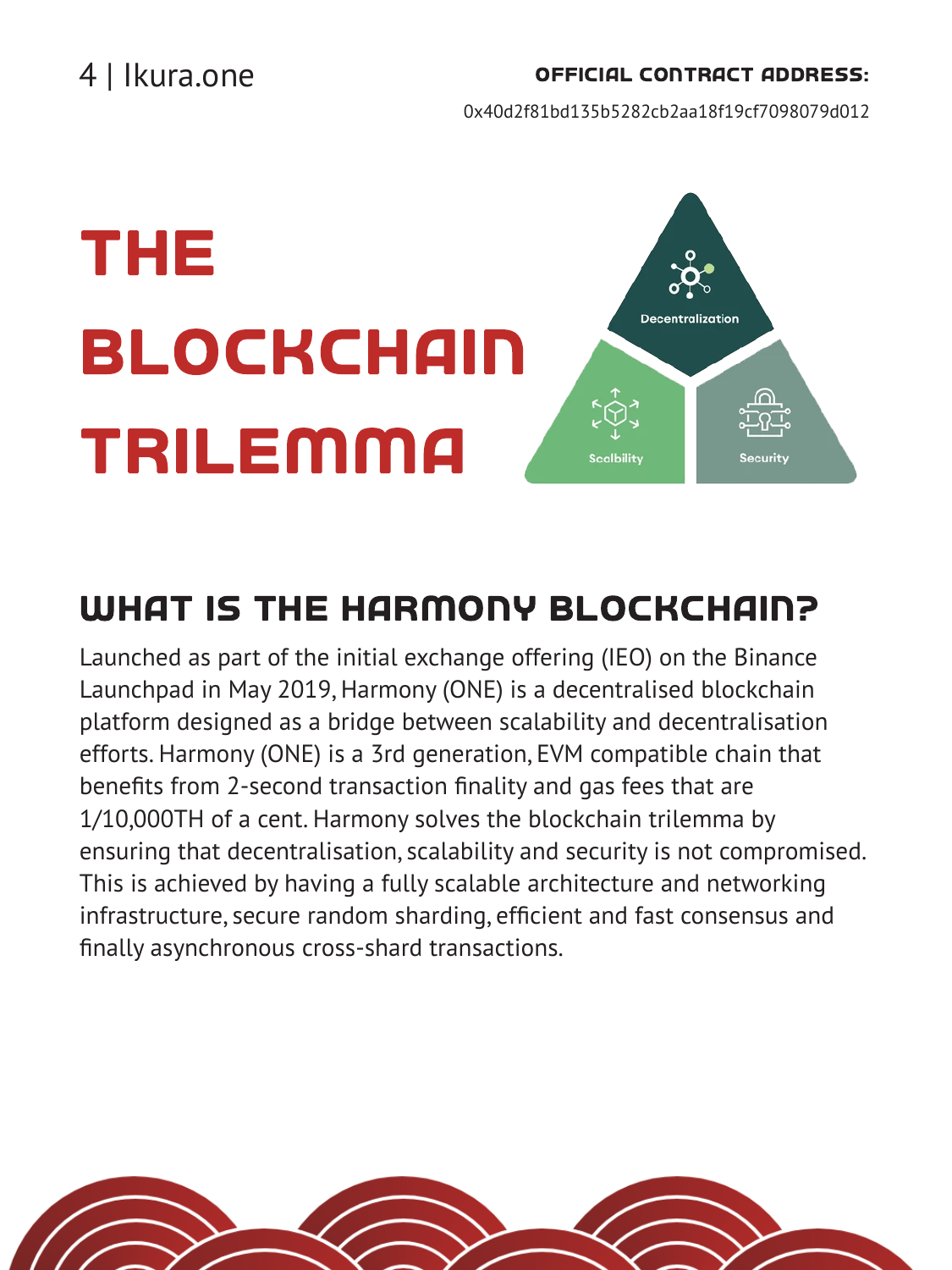0x40d2f81bd135b5282cb2aa18f19cf7098079d012

## WHAT IS AN AMM?

An automated market maker (AMM) is the underlying protocol that powers all decentralised exchanges (DEXs). Simply put, they are autonomous trading mechanisms that eliminate the need for centralised exchanges and related market-making techniques.

The primary benefit of an AMM system is that it ensures that liquidity is always available for otherwise illiquid markets if enough individuals are willing to participate in a liquidity pool.

## Tokenomics

The tokenomics have been structured to support growth and expansion. It is important for every individual reading this to understand our objectives, functionality and allocation policy to sustain our vision and plans.

#### **Total Supply: 15,000,000 IKURA**

Public: 10,000,000 IKURA

Treasury: 5,000,000 IKURA

- Dev Team 2,000,000 IKURA
- O Marketing Team 2,000,000 IKURA
- Liquidity Support 1,000,000 IKURA

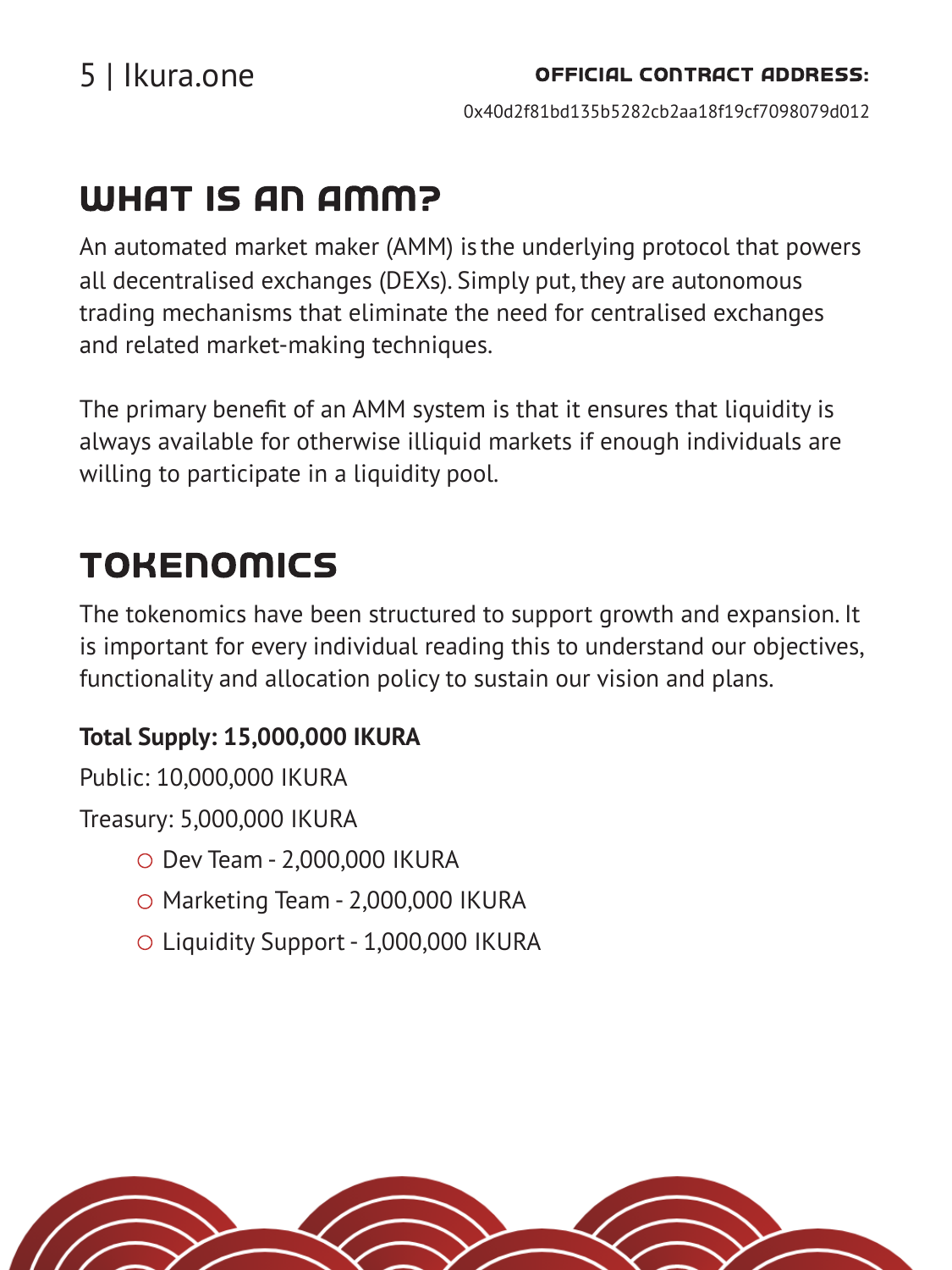0x40d2f81bd135b5282cb2aa18f19cf7098079d012

## Why is Ikura different?

**1.** Ikura is the only platform that allows you to analyse and trade multiple decentralised exchanges (DEXs) from one simple to use application.

**2.** Our team are early adopters of cryptocurrency with a plethora of experience within the space. The team can navigate Ikura to be a market leader. Ikura will be the ultimate tool to evaluate and trade tokens. Our technology is built in a way that enables us to expand beyond the Harmony blockchain and deploy our tool cross chain on top platforms such as Cardano, Solana, Terra and more.

**3.** Our goal is to become the unified solution of all decentralised exchanges. Our future goal is to encode thousands of DEXs into our database and become the primary DEX search engine that helps you find the crucial information you need to make informed trading decisions.

**4.** Early adoption and first mover advantage will be key to the growth of Ikura and we are positioning ourselves to be a market leader.

**5.** Our future is multichain and we will carry over our holders to the other chains. By fulfilling the Ikura holding requirements, you will be able to obtain the premium services on other chains.

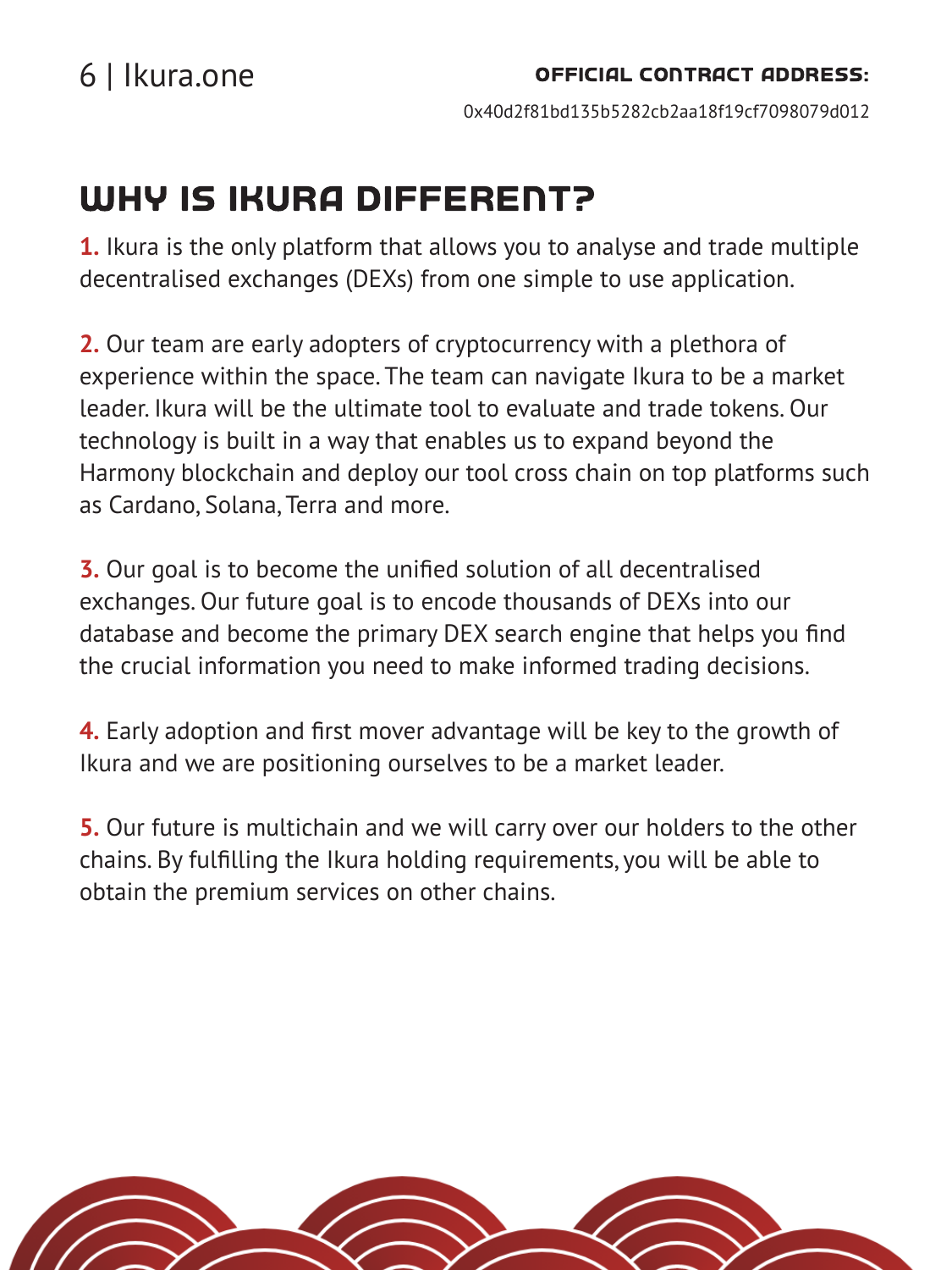0x40d2f81bd135b5282cb2aa18f19cf7098079d012

## **ROADMAP**

## **PHASE 1 - LAUNCH (Q4 2021)**

- **CoinGecko Listing**
- **Nomics Listing**
- **Functioning Beta Release**
- **Multiple DEX Integrations**
- **Scalable Infrastructure**
- **Security and Service Hardening**

## **PHASE 2 - GROWTH (Q1 2022)**

- **CoinMarketCap Listing**
- **Centralised Exchange Listing**
- **Smart Swap**
- **Liquidity Locker**

## **PHASE 3 - EXPANSION (Q2 2022)**

- **Cross-Chain Analytics**
- **Website Redesign**
- **Token Factory**
- **Partnerships**

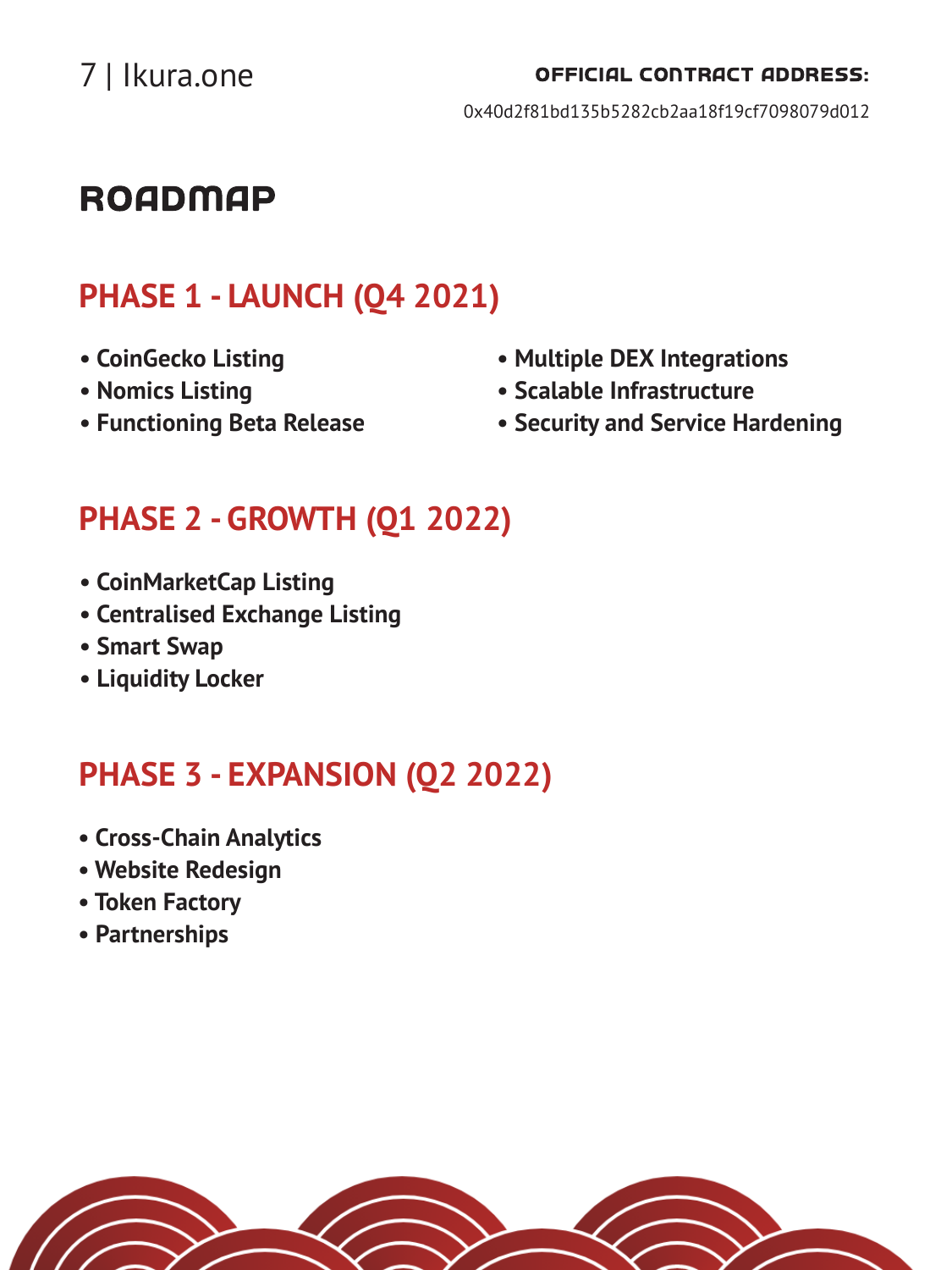0x40d2f81bd135b5282cb2aa18f19cf7098079d012

## **REFERENCES**

**1.** Guarda (2021). What is Harmony (ONE) Token? https://guarda.com/academy/crypto/what-is-harmony/#what-is-harmony

**2.** FinExtra. (2021). Understanding Tokenomics: The Real Value of Crypto. https://www.finextra.com/blogposting/20638/understandingtokenomics-the-real-value-of-crypto

**3.** Carl Cotton. Centralized and Decentralized Exchanges – Which One To Choose? https://www.fxempire.com/education/article/centralized-anddecentralized-exchanges-which-one-to-choose-539050

**4.** Corporate Finance Institute. Cryptocurrency Exchanges. https:// corporatefinanceinstitute.com/resources/knowledge/other/cryptocurrencyexchanges/

**5.** CoinMarketCap. Top Cryptocurrency Decentralized Exchanges. https:// coinmarketcap.com/rankings/exchanges/dex/

**6.** Harmony. Transaction Fees. https://docs.harmony.one/home/general/ technology/transactions